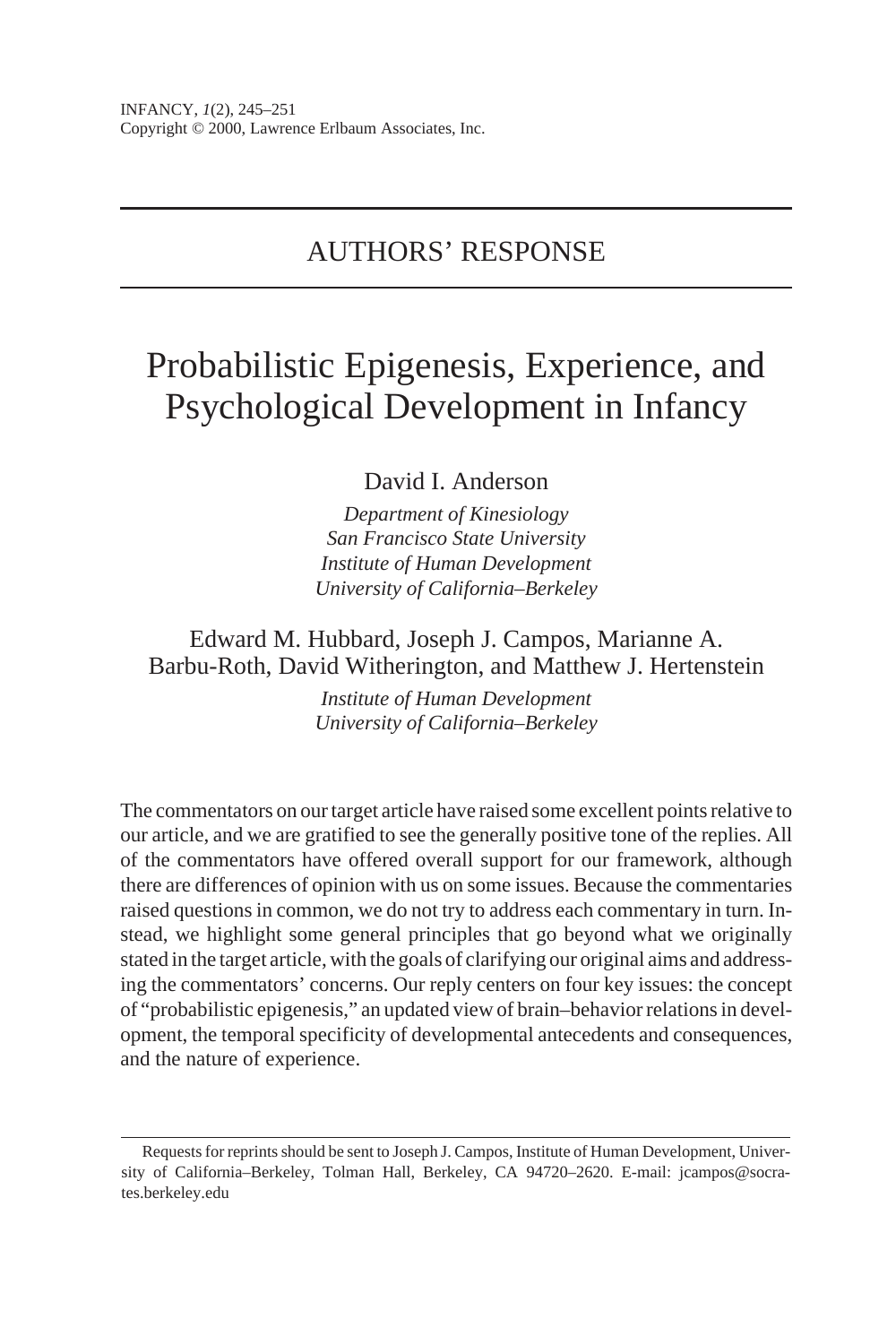## PROBABILISTIC EPIGENESIS: A DIFFERENT WAY OF STATING THE ROLE OF EXPERIENCE AND BIOLOGY IN DEVELOPMENT

In their commentaries, both Bushnell and Marshall, Fox, and Henderson complained that we downplayed the biological contributions to developmental transitions. We take issue with them on two scores. First, biological factors were not the focus of our research, but the difference in focus does not mean neglect of biological factors. As we mentioned in the target article, "nothing that we say in this article should be construed as an argument against biological contributions to development. It is merely that our methods are more suited to discovering experiential contributions to development, rather than endogenous ones" (p. 154). Second, we believe that it is just as likely for experience and activity to influence brain development as the reverse. Nevertheless, this response gives us an opportunity to elaborate on our conceptual framework for understanding the role of biological and experiential contributions to development, and to do so, we draw on Gottlieb's concept of probabilistic epigenesis (Gottlieb, 1991; Gottlieb, Wahlsten, & Lickliter, 1998).

The concept of probabilistic epigenesis assumes a constant interplay between biology and experience. In this view, new behavior emerges as the outcome of transactions between genetic and environmental influences taking place at many hierarchically arranged levels—nucleus–cytoplasm, cell–cell, organism–environment, and organism–organism. Explicit in the probabilistic framework is the bidirectional, reciprocating nature of developmental change, whereby structural changes lead to changes in function, and functional changes result in structural ones in a cycle that continues throughout the life span. The interactions between biological and experiential factors represent a continuous, self-sustaining process that cannot be reduced to either the organism or the environment. Clearly, each component plays a role in all development, and without either, development does not take place.

In the approach represented by the target article, we have held biology constant to constrain the degrees of freedom available when there are multiple components interacting at multiple levels of analysis. We systematically varied one component—an environmental factor—giving rise to a change in experience, to more systematically articulate the developmental process. This approach does not imply that we assign more formative influence to the environment over biology; rather, the quasi-experimental methods we use provide one means of examining experience, a means that ultimately relies on a constriction of natural complexity in interaction. Because we endorse converging research operations and designs, holding biology constant while studying variation in experience is simply one way of understanding development.

It seems abundantly clear to us that the findings on the role of experience in psychological development stand on their own and have important epistemological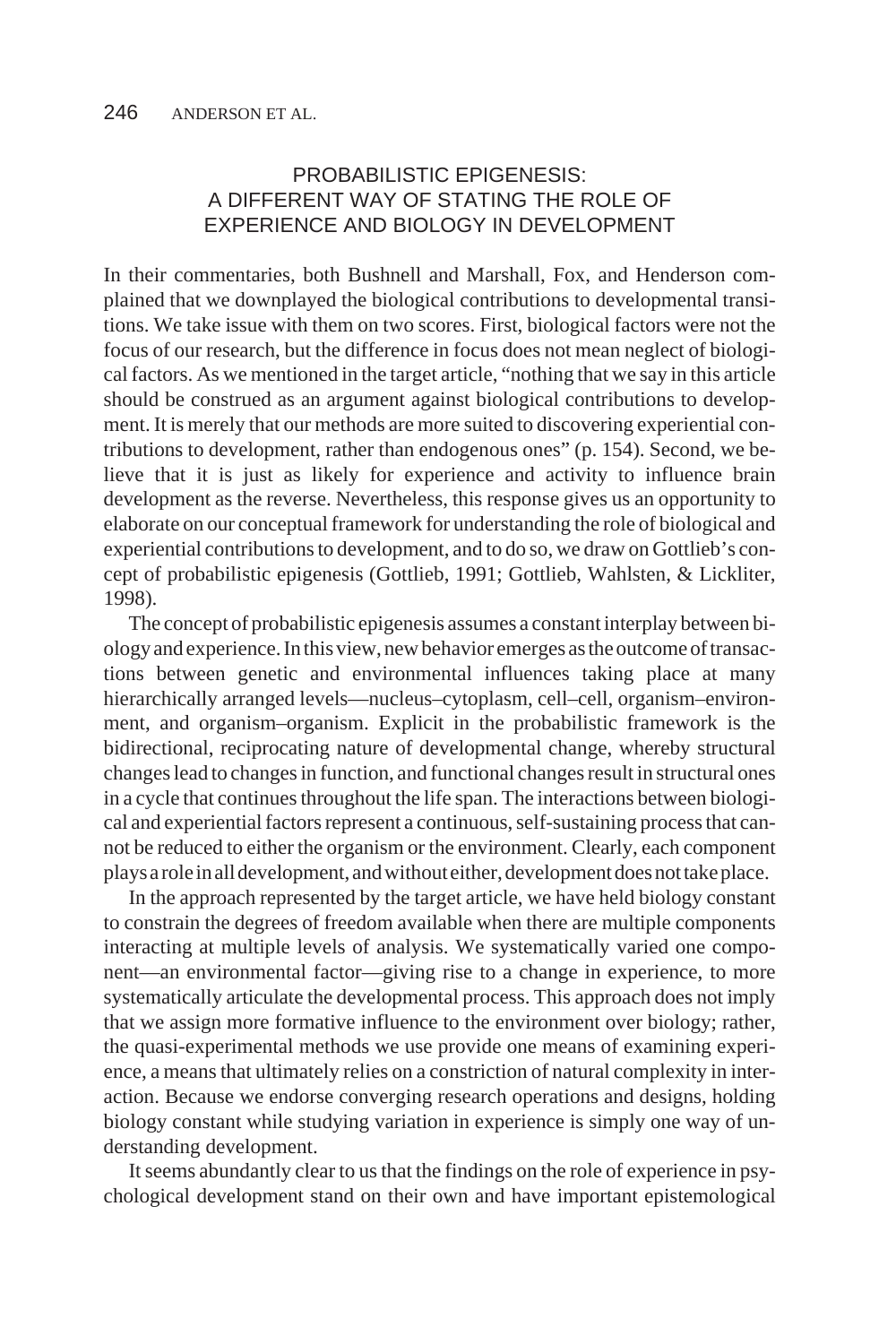and clinical implications even when biological considerations are held constant or are allowed to vary independent of experience. The separate contribution of biological factors to our findings is at this point unknown. Surely, it is not zero. However, it will remain for future work to understand how biological factors constrain, limit, or make possible the effects we found.

The type of research we describe in the target article can just as readily be applied to the study of biological and contextual influences on development as they were to the study of experience. For instance, to study the effects of biology, a person can investigate twins to see whether monozygosity leads to the same or different results than dizygosity on the issue of the consequences of crawling experience. A person can also use direct or indirect assessments of the brain to see what brain processes might be prerequisites for the effects of locomotor experience. Similarly, a person can study the effects of locomotor experience in different contexts, such as cultures and ethnic groups that differ in their valuation of locomotion, to see whether such social factors influence the effects we have seen in the United States and China. It is possible that the results we reported in the target article are robust across such different contexts; it is also possible that some or all of the results are affected by the context in which locomotion takes place. Only further empirical work can answer such questions. A probabilistic epigenetic approach such as we take would lead to no surprise if results differ across such contexts and settings. However, pending the documentation of such biological and contextual influences, it would be a mistake to diminish the importance of locomotor experience on psychological development in settings such as those we investigated.

#### BRAIN–BEHAVIOR RELATIONS IN HUMAN DEVELOPMENT

Brain–behavior relations in development have often been described in maturationist terms. In other words, endogenous changes in the structure of the brain are often proposed as a cause of behavioral development. In probabilistic terms, however, brain maturation is as much a consequence of functional experience as functional experience is a consequence of brain maturation. Thus, we do not necessarily gain much by asking what part of the brain must mature for new behaviors to emerge. Undoubtedly, certain structural changes in the brain are necessary for specific skills to develop, yet structural maturation of the brain is but one of numerous anatomical, physiological, emotional, cognitive, and perceptual-motor prerequisites necessary for behavioral development. No prerequisite, by itself, is sufficient for behavioral development; however, each can act as a "rate limiter" by holding back the emergence of new behaviors. Ultimately, all prerequisites must be in place before the infant is ready to profit from specific experiences (McGraw, 1935); again, though, specific experiences contribute to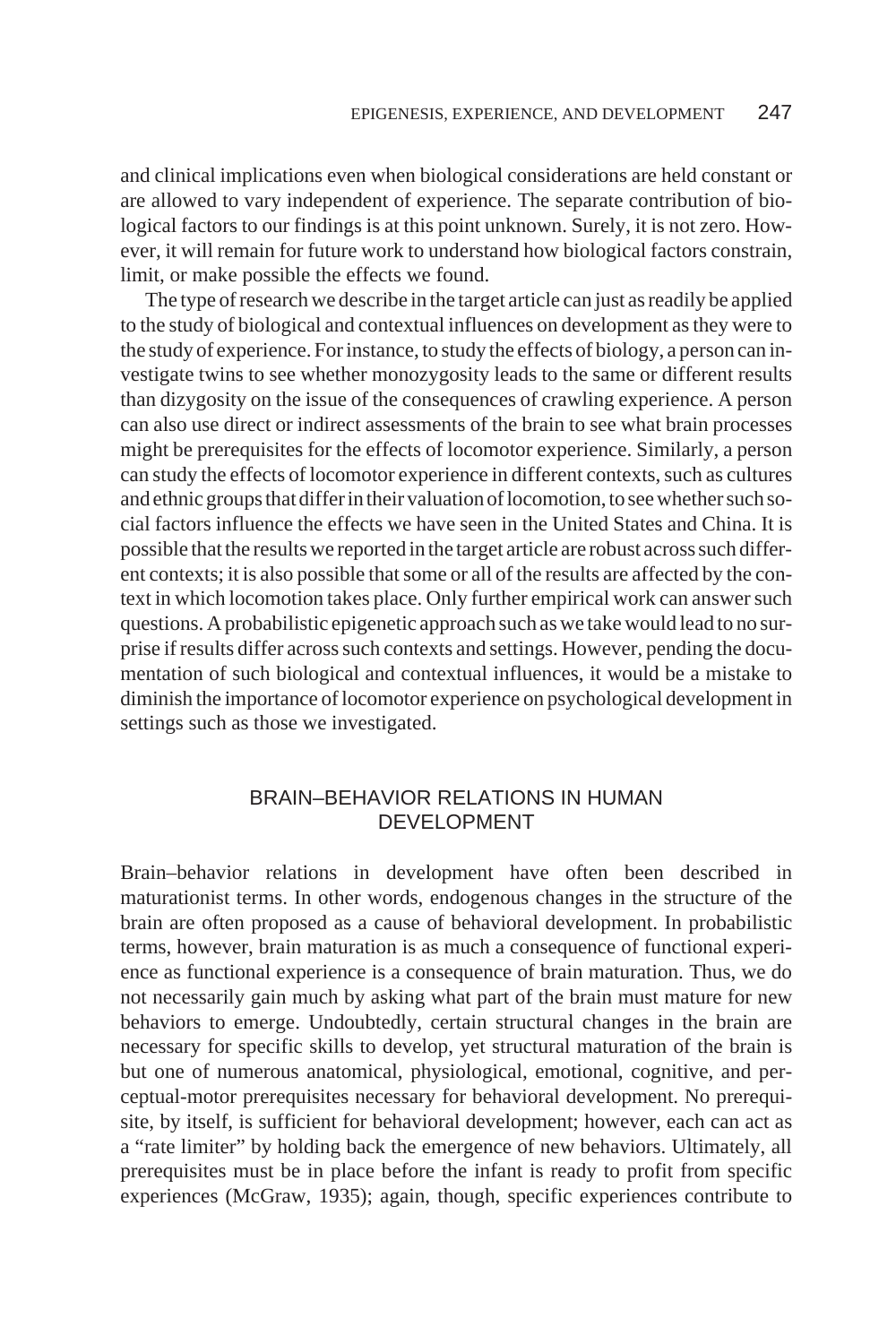the development and organization of the prerequisites from which behavior is assembled.

Such a view compels us to think about how behavior changes the brain in addition to how the brain changes behavior (Thelen & Corbetta, 1994). Black, Isaacs, Anderson, Alcantara, and Greenough (1990) documented the former by showing that synaptogenesis accompanies motor learning in behaving animals. Taken together with other recent reports in neuroscience, these data suggest that the increase in EEG coherence discussed by Marshall et al. (this issue) can be the result of, and not a prerequisite for, locomotor experience.

In the same vein, there is recent evidence indicating that the initial overabundance of synapses followed by selective pruning does not completely describe brain development (Quartz & Sejnowski, 1997, and commentaries therein). Instead, as Quartz and Sejnowski (1997) argued, experience leads not only to selective pruning of synapses, but also to increased synaptogenesis. This important aspect of contemporary neurophysiological thinking is not evident in the commentaries on our article. Conceptualizations of brain development must include directed growth in addition to selective pruning. So, contrary to Bushnell and Marshall et al.'s (this issue) assertions about our ignoring biology, our conceptualization of development is intimately biological; it is simply that the direction of effects our view implies can include the opposite of that of the commentators. It is also much more transactional.

A heuristic implication of our research is to study experimentally how brain changes occur following the provision of locomotor experience. This study can potentially be conducted using the paradigm described by Anderson, Campos, Barbu-Roth, and Uchiyama (1999) in which infants are trained to control a powered mobility device. If there are changes in EEG coherence following such experimental training, it would be difficult to argue that such changes are due to biological preparedness stemming from experience-expectant neurons. Rather, it would argue for experience-dependent effects on brain function.

#### REEMPHASIZING TEMPORAL FACTORS IN THE ROLE OF EXPERIENCE AND DEVELOPMENT

The temporal specificity of developmental antecedents and consequences is relevant to our discussion in terms of the general processes underlying developmental change and the specific processes thought to be recruited by locomotor experience. Attempting to separate proximal and distal causes in development is much like trying to separate the roles of genes and the environment. The attempt merely highlights the multicausal and cascading nature of development. Development necessarily has a specific sequence such that at one point in time an antecedent might be a consequence of some other process and a consequence might be an antecedent to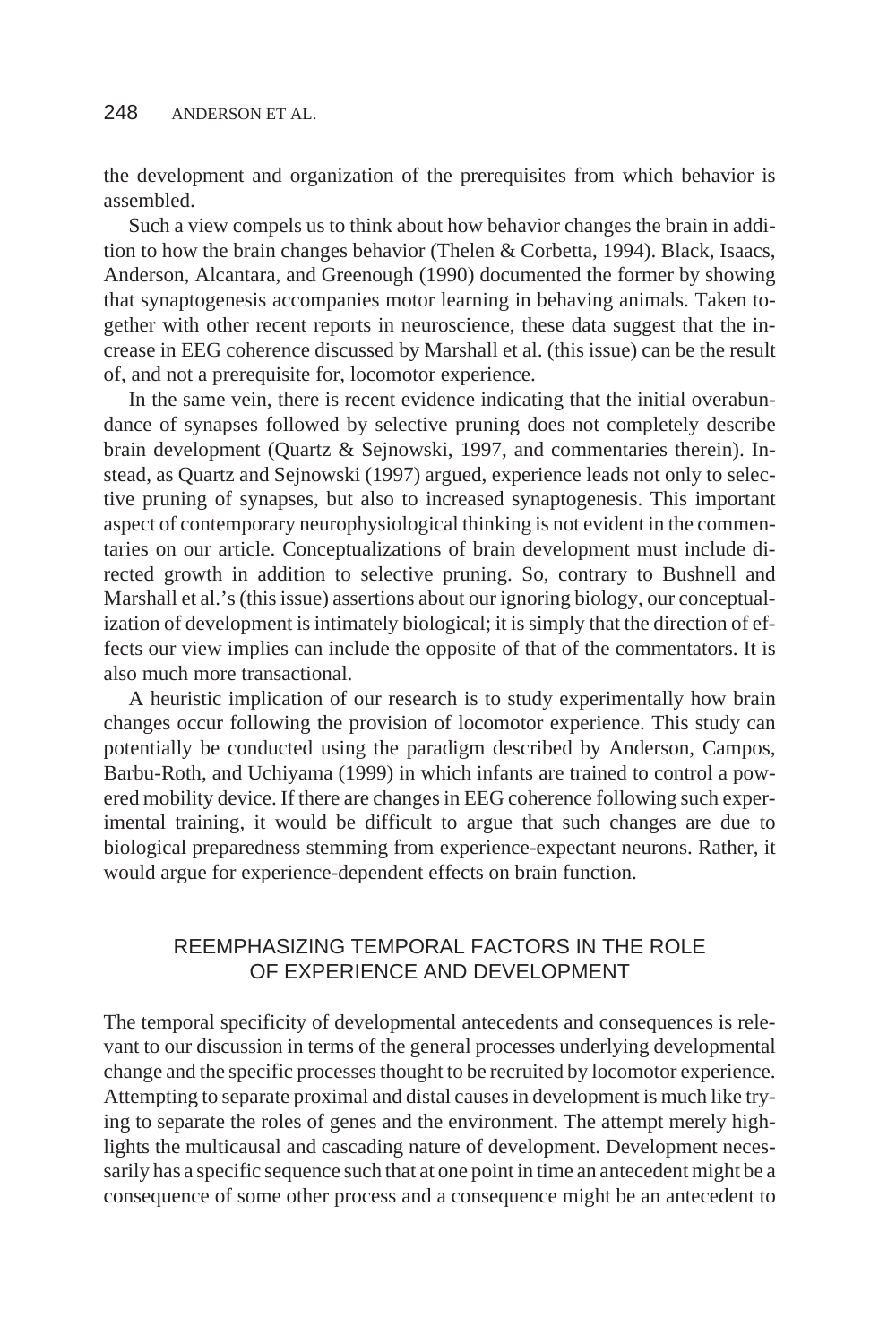another process. As noted in the target article, one of the most significant aspects of self-produced locomotion (SPL) is that it is typically maintained once attained; in other words, and contrary to the Marshall et al. commentary (this issue), locomotor experience is continuously available once it begins and is not just an ephemeral passing phase. As such, it can continuously recruit the processes necessary to maintain the skills that it helped to bring about in the first place. This notion of maintenance is a hallmark of probabilistic epigenetic explanations of development (Gottlieb, 1991), although it is a notion that has received little attention in the literature on human development. The lack of attention is particularly surprising given Thelen's comment (this issue) "it is people's everyday, continuous postures and movements that form the support and maintenance for all our mental activities" (p. 224). It would be timely to put this hypothesis to the test and the test could be done by studying those individuals who have lost independent mobility to see how the loss affects the various psychological outcomes chronicled in the target article.

### DIFFERENT WAYS OF CONCEPTUALIZING **EXPERIENCE**

The nature of experience is the final point of discussion on which we wish to elaborate. Consistent with the tenets of probabilistic epigenesis, we view experience as a relational process that captures transactions between the organism and the environment at multiple levels of analysis. Our research is focused at the behavioral level of analysis, and in that focus, experience is not synonymous with environment. Rather, our view of experience is more akin to functional activity—an inherently bidirectional process that involves both sensory and motoric processes. Such functional activity shapes and is shaped by other experiences (Wohlwill, 1973). We spoke directly to the bidirectional nature of experience in our discussion of the processes linking locomotor experience and spatial search: "Quite possibly, locomotor experience demands and sets up the contingencies associated with the development of more sophisticated means–ends behavior and the ability to tolerate delays in goal attainment" (p. 193). In his commentary, Rieser (this issue) cites vivid illustrations of the differences between environmental effects (watching the world from a bed) versus functional activity (engaging in a tennis match). Our view of experience is more the latter.

When experience is viewed as a consequence of functional activity, as being dependent on goal-directed actions, it is possible to make a clear distinction between active and passive experience. Active experience is equivalent to functional activity, whereas passive experiences are those associated with the individual who is not engaged in functional or goal-directed activity. Passive locomotion (e.g., when carried by a parent, or when the limbs are manipulated to simulate locomotion) can recruit the processes necessary for the development of psychological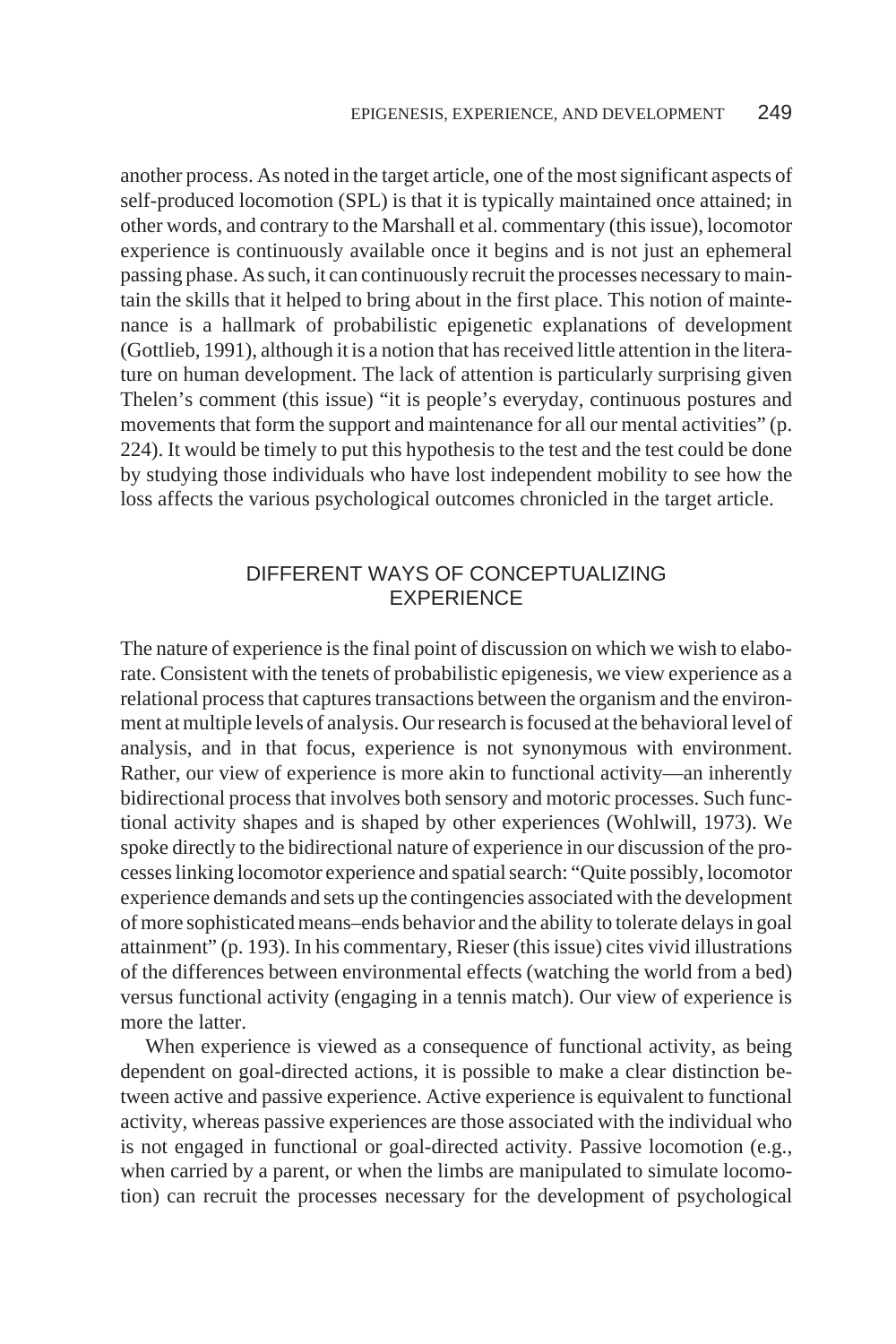skills, yet these activities are unlikely to recruit those processes as robustly as SPL. In contrast to passive locomotor experience, *self-generated* experiences are much more likely to recruit the processes underlying psychological development; indeed, we have preliminary evidence that time spent in an "exersaucer" (a walker without wheels that permits rocking and swiveling) facilitates the development of visual–postural coupling, although not to the same extent as walker or hands-and-knees crawling experience. SPL is not necessary for visual–postural coupling but a high degree of coupling is more likely with locomotor experience, much the same way that, as Rieser notes, visual experience is not necessary for the development of dynamic spatial orientation, yet the probability of a high level of learning is greater with visual experience.

Finally, with reference to the active–passive distinction, it is relevant to note that in the motor-learning literature passive experiences (particularly those involving physical guidance and reliance on others for informational support) are thought to be poor substitutes for active experiences (Magill, 1998; Schmidt & Lee, 1999). On an anecdotal level, the "passenger effect" highlights the qualitative distinction between active and passive experiences on learning. It is well known that the driver of the vehicle is much more likely to be able to retraverse the route than the passenger, presumably because each is likely to process information differently during travel. Learning of the spatial layout incorporating the route has thus been mediated by the nature of the passenger's and driver's experiences. This example is especially relevant to our position because it also highlights the importance for spatial learning of the experiences associated with travel, rather than the mode of travel itself.

#### SUMMARY AND CONCLUSION

In the preceding pages, we have described one developmental transition, the acquisition of self-produced locomotor experience, and demonstrated that the experiences engendered by it are normally critical to the development of a number of psychological skills. This general developmental point is one that has received support from our commentators, even on those few occasions when they disagreed with aspects of our theoretical model. With the growing appreciation of the role of active, self-directed, motor experience on psychological development, future research should focus on the role of such experiences in the maintenance of psychological functions. In addition, research into alternative experiential pathways might more clearly define the exact nature of the interplay between organism and environment, and among the component processes that constitute a skill. These components should include, but not be limited to, brain processes. Ultimately, we need to specify how structure begets function, and function begets structures in the endless cycle that underlies human development.